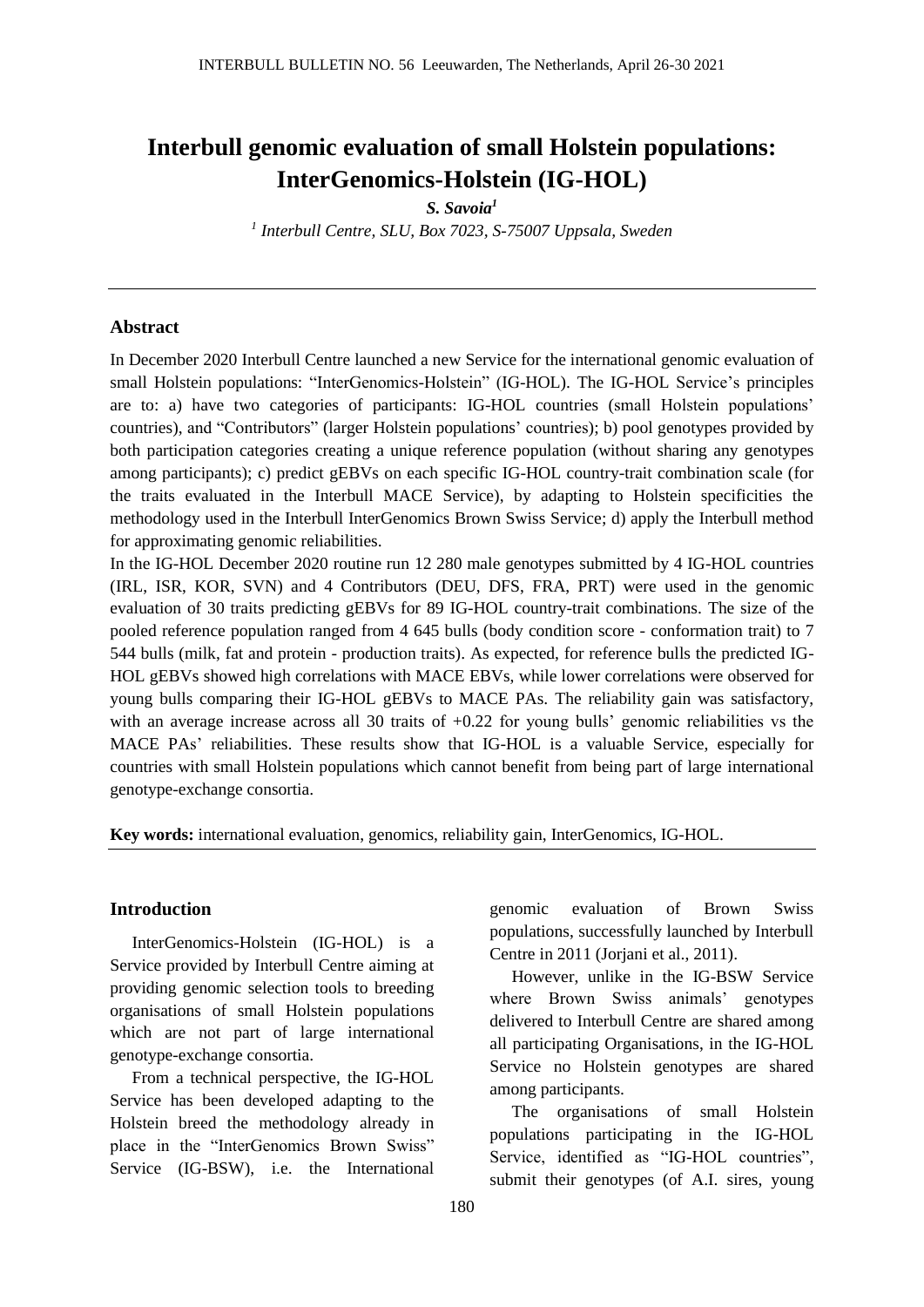bulls, cows and heifers) to Interbull Centre which gathers them in the IG-HOL genotypes pool used for the analyses.

During the development of the Service, despite gathering all genotypes provided by the IG-HOL countries, the number of genotyped sires available for the constitution of the reference population turned out not to be optimal.

In order to improve the quality of the evaluation's results, Interbull Centre therefore gave the possibility to larger Holstein populations' organisations to contribute with genotypes to the IG-HOL Service. These organisations, identified as "Contributors", provide to Interbull Centre the genotypes for both nationally proven sires and young bulls in A.I.

As a consequence, IG-HOL countries could benefit from genomic evaluation's results based on a more informative reference population, while Contributors have marketing opportunities for their genotyped young bulls in the IG-HOL countries' national A.I. markets.

Thanks to this collaboration, the first Service test run was performed in September 2020, followed by the first official IG-HOL routine run in December 2020.

The present manuscript describes the methodology applied in the IG-HOL Service as well as the results from the December 2020 routine evaluation.

## **Materials and Methods**

## *Participants*

The IG-HOL countries and Contributors joining the December 2020 routine run are reported in Table 1.

**Table 1. –** Organisations and respective countries involved in the IG-HOL Service.

| mvorved in the IQ-HOL Service. |                  |                 |  |  |  |
|--------------------------------|------------------|-----------------|--|--|--|
| Organisation <sup>1</sup>      | Country          | Role            |  |  |  |
| <b>ICBF</b>                    | <b>IRL</b>       | IG-HOL country  |  |  |  |
| <b>ICBA</b>                    | <b>ISR</b>       | IG-HOL country  |  |  |  |
| <b>NIAS</b>                    | <b>KOR</b>       | IG-HOL country  |  |  |  |
| HOL-SLO                        | <b>SVN</b>       | IG-HOL country  |  |  |  |
| <b>VIT</b>                     | <b>DEU</b>       | Contributor     |  |  |  |
| <b>NAV</b>                     | DFS <sup>2</sup> | Contributor     |  |  |  |
| <b>GENEVAL</b>                 | <b>FRA</b>       | Contributor     |  |  |  |
| ANABLE <sup>3</sup>            | <b>PRT</b>       | Contributor $3$ |  |  |  |

<sup>1</sup> ICBF: Irish Cattle Breeding Federation, Ireland; ICBA: Israeli Cattle Breeders Association, Israel; NIAS: National Institute of Animal Science, South Korea; HOL-SLO: Slovenian Holstein Association, Slovenia; VIT: Vereinigte Informationssysteme Tierhaltung, Germany; NAV: Nordic Cattle Genetic Evaluations, Denmark, Finland and Sweden; GENEVAL: GenEval, France; ANABLE: Associação Nacional para o Melhoramento dos Bovinos Leiteiros, Portugal.

<sup>2</sup> Denmark-Finland-Sweden.

<sup>3</sup> joined only during the development of the Service. Its reference bulls' genotypes were used in the evaluations.

## *Genotypes*

A total of 35 431 genotypes were submitted by IG-HOL countries (IRL, ISR, SLO, KOR), Contributors (DEU, DFS, FRA) and PRT (Table 2).

Animals had been genotyped using the following versions of the commercial chip arrays with low (LD), medium (MD) and high (HD) SNP density:

- a) LD chips:
- Illumina Bovine3k BeadChip (2 900 SNPs);
- Illumina BovineLD BeadChip (6 900 SNPs);
- ICBF International Dairy and Beef v2 (16 327 SNPs);

- ICBF International Dairy and Beef v1 (16 499 SNPs);

b) MD chips:

- GeneSeek Genomic Profiler v4 (30 105 SNPs);

- EuroGenomics MD v1 (41 913 SNPs);
- GeneSeek Genomic Profiler 50K (47 850 SNPs);
- Weatherbys Scientific Bovine VersaSNP 50K (49 745 SNPs);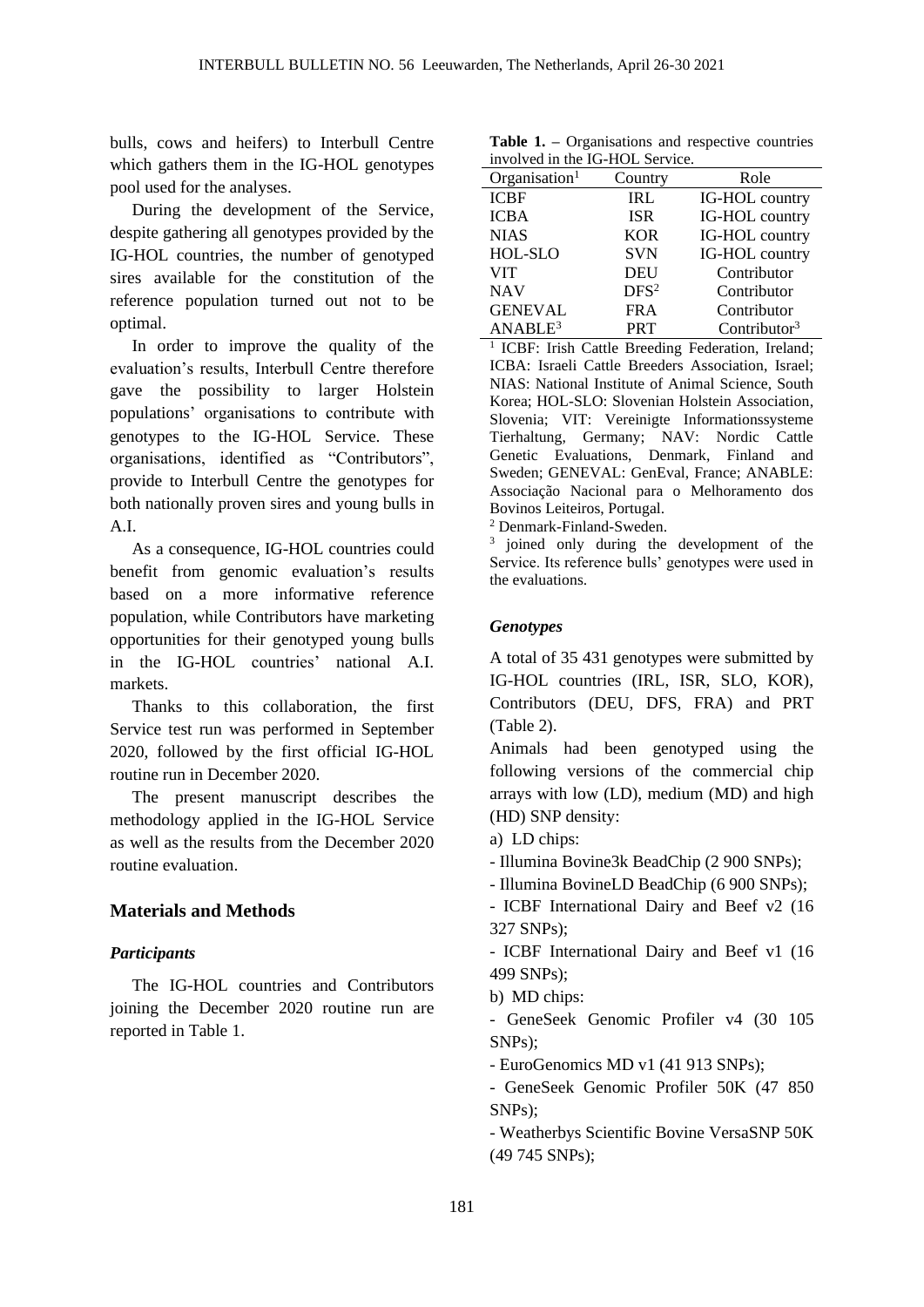- ICBF International Dairy and Beef v3 (52 690 SNPs);

- Illumina BovineSNP50v3 BeadChip (53 218 SNPs);

- Illumina BovineSNP50v1 BeadChip (54 001 SNPs);

- Illumina BovineSNP50v2 BeadChip (54 609 SNPs);

c) HD chips:

- GeneSeek Genomic Profiler HD v1 (76 999 SNPs);

- GeneSeek Genomic Profiler HD v2 (13 480 SNPs);

- Illumina BovineHD BeadChip (777 962 SNPs).

**Table 2. -** Number of submitted genotypes by chip array SNP density and sex.

| Chip array           | Sex                    |         | Total   |  |
|----------------------|------------------------|---------|---------|--|
| <b>SNP</b>           |                        |         |         |  |
| density <sup>1</sup> | M                      | F       |         |  |
| LD                   | 2463                   | 6 7 7 2 | 9 2 3 5 |  |
| MD                   | 10 0 55                | 11824   | 21 879  |  |
| HD                   | 1 1 7 2                | 3 1 4 5 | 4 3 1 7 |  |
| Total                | 13 690                 | 21 741  | 35 4 31 |  |
| ID.<br>I             | CMD denoity MD. Modium |         | CND     |  |

LD: Low SNP density; MD: Medium SNF density; HD: High SNP density.

After checking for consistency between each genotype density and the related chip array, all submitted genotypes were recoded using the IG reference chromosome map (obtained by merging llumina BovineSNP50v1 and Illumina BovineSNP50v2 chips maps, excluding SNPs with uncertain position) to a density of 55 172 SNPs. The markers from the original genotypes not included in the reference map were coded as missing.

All animals' IDs have been validated using the international cross-reference file, used in the Interbull MACE evaluation, in order to detect animals with more than one genotype. In case more than one genotype was available for an animal (either within or across countries), only genotype information with the highest call rate (considering the IG reference chromosome map) was retained. Genotypes belonging to animals without any pedigree

information in the Interbull IDEA database (https://idea.interbull.org/) were discarded.

A total of 33 691 validated genotypes (21 411 females' and 12 280 males') were used for the subsequent analyses.

### *SNP quality control (before imputation)*

Before imputation, all available 55 172 SNPs were checked for parentage conflicts. SNPs that showed parentage conflicts (sire/dam and offspring with opposite homozygous) in more than 1% of the IG-HOL genotypes pool were set to missing for all the animals.

Among the 28 643 parent-offspring cases, 1 570 showed more than 2% of SNPs parentage conflicts among homozygous loci on autosomal chromosomes. The pedigree links between these animals were severed.

#### *Imputation*

In order to reduce the number of SNPs missing from the IG reference chromosome map, the 33 691 available genotypes were imputed to the 55 172 SNP density following the method proposed by VanRaden et al. (2010) and its associated software (FindHap v. 3, VanRaden 2010).

The average imputation accuracy across all genotypes was 0.99, ranging from 0.96 for the Illumina Bovine3k BeadChip genotypes (2 900 SNPs; 42 028 SNPs imputed) to 0.99 for the Illumina BovineSNP50v2 BeadChip genotypes (54 609 SNPs, 2 117 SNPs imputed). 48 female ancestors' genotypes were imputed from progeny, with an average accuracy of 0.76.

Females' imputed genotypes were distributed to each submitting IG-HOL Organisation and only males' imputed genotypes were used in the IG-HOL genomic prediction.

#### *SNP quality control (after imputation)*

A further quality check was performed on the 55 172 imputed SNPs, which included calculation of minor allele and genotype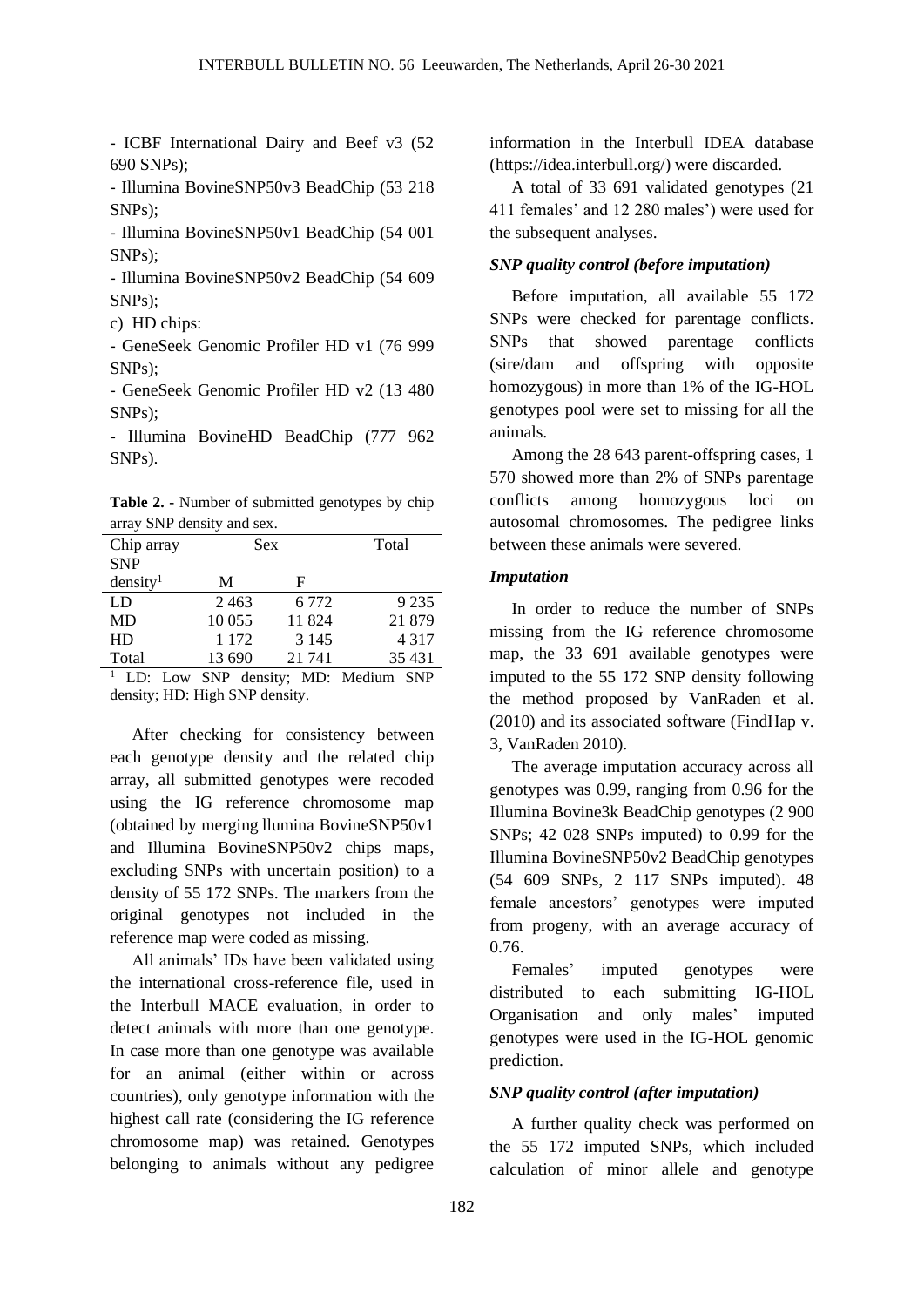frequencies. After editing, 45 895 SNPs were used in the genomic analysis.

## *Traits*

30 traits and 89 IG-HOL country-trait combinations (among the ones evaluated in the Interbull MACE December 2020 routine run) were assessed in the IG-HOL December 2020 routine run (Table 3).

**Table 3. –** Number of IG-HOL countries participating in the MACE traits groups evaluations.

| MACE Traits Group <sup>1</sup> | IG-HOL countries |  |  |  |
|--------------------------------|------------------|--|--|--|
| Calving                        | 2                |  |  |  |
| Conformation                   | 3                |  |  |  |
| Fertility                      | 2                |  |  |  |
| Longevity                      | 3                |  |  |  |
| Production                     |                  |  |  |  |
| Udder Health                   |                  |  |  |  |

 $<sup>1</sup>$  The list and the description of traits within each</sup> MACE traits group is available at [https://interbull.org/ib/cop\\_chap6](https://interbull.org/ib/cop_chap6)

#### *Phenotypes*

International MACE breeding values (MACE EBVs) from the Interbull MACE December 2020 routine run, using sire and dam pedigree relationship, were used as input data.

MACE EBVs from each specific IG-HOL country scale were standardised and then deregressed following the approach by VanRaden et al. (2009).

Only genotyped bulls receiving a MACE EBV directly from their own daughters' contribution were considered as reference bulls. The number of bulls with own MACE EBV, constituting the reference population, varied from 4 645 bulls (for body condition score - conformation trait) to 7 544 bulls (for milk, fat and protein - production traits).

The MACE EBVs of all available animals (females, ancestors, and genetic groups) were used to calculate MACE parent averages (MACE PAs). The genotyped bulls without own MACE EBV and younger than 7 years of age were identified as "young bulls".

# *Prediction of genomic breeding values (gEBVs)*

The genomic evaluation model and the software used for the Interbull IG-BSW Service described in detail by Jorjani et al. (2012) were used in the IG-HOL Service.

Briefly, an iterative, nonlinear GBLUP model with heavy tailed prior for marker effects analogous to "Bayes A" was used setting a curve parameter of 1.05 (VanRaden, 2008). Base population allele frequencies were subtracted from genotypes, and a polygenic effect accounting for 20% of additive variance was fitted in the following single trait model:

$$
y = \mu + Zg + Wu + e
$$

where  $v$  is  $n \times 1$  vector of de-regressed MACE EBVs,  $\mu$  is the general mean, **Z** is  $m \times 1$ design matrix containing regression coefficients on m SNPs,  $g$  is  $m \times 1$  vector of SNPs effects, **W** is  $p \times 1$  design matrix that relates observations to **p** number of animals in the pedigree,  $\boldsymbol{u}$  is  $\boldsymbol{p} \times 1$  vector of polygenic effect and  $e$  is  $\mathbf{n} \times 1$  vector containing the adjusted reliability of the de-regressed MACE EBVs.

The model was repeated for each countrytrait combination having a MACE evaluation for the evaluated trait, using all genotyped bulls, irrespective of their country of origin/genotyping (either included in the reference population or as young bulls).

Direct genomic values (DGV) were obtained as the sum of SNPs effects for both references and young bulls. Final gEBVs were obtained combining DGV, PA computed from the subset of genotyped ancestors using traditional relationships and de-regressed MACE EBV (or PA for young bulls) applying the selection index theory (VanRaden et al., 2009).

## *Approximation of genomic reliabilities applying the Interbull method*

Genomic Reliabilities were obtained applying the Interbull method following the guidelines from Liu et al. (2017) and from Liu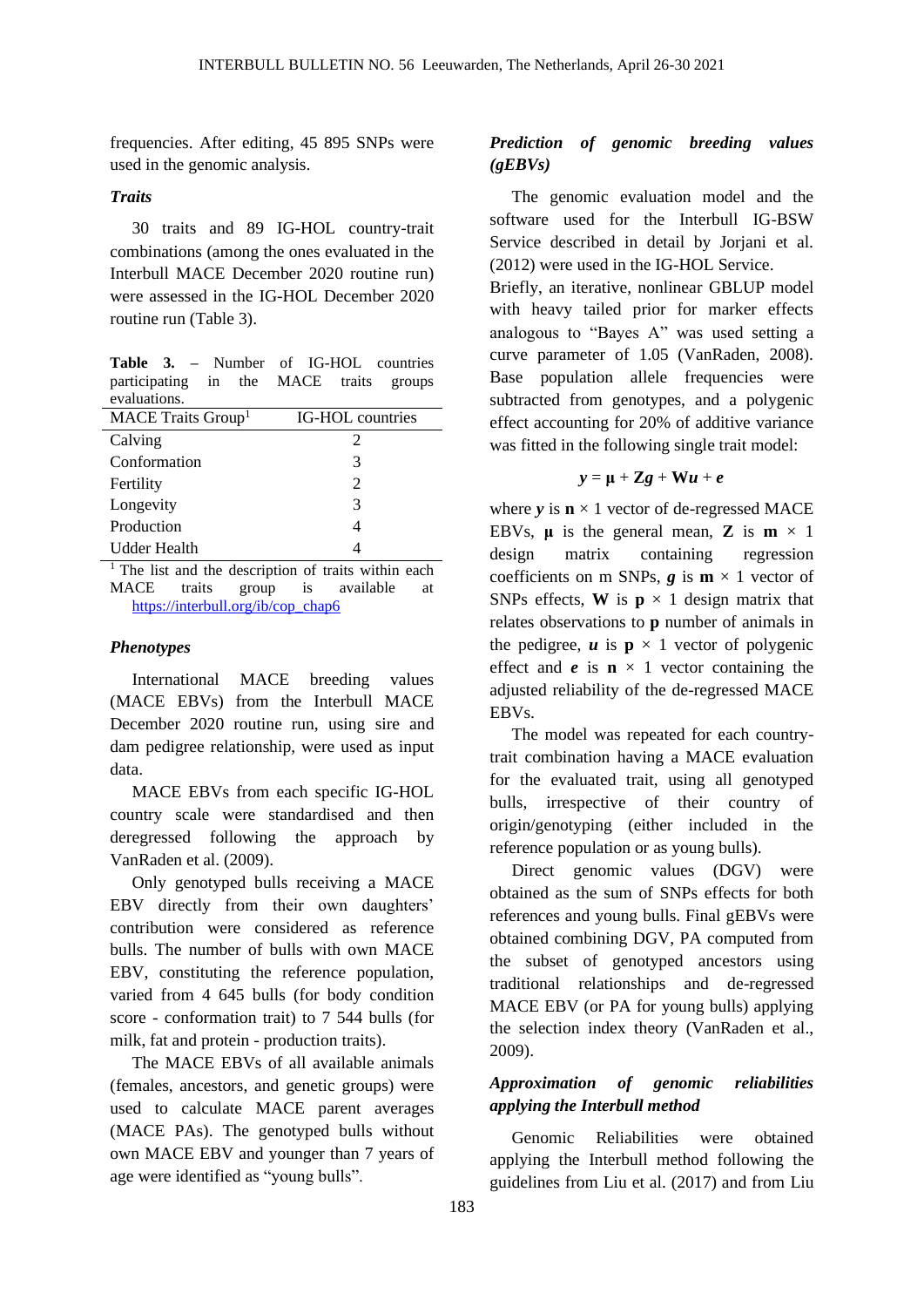et al. (2019). The *snp\_blup\_rel* software (Ben Zaabza et al., 2020) was used in the process. Reference bulls' EDCs were computed in each IG-HOL country scale using bulls' daughter information from all countries participating in MACE evaluation, following the method of Liu (2011) and a dedicated software developed by VIT.

## *Validation of IG-HOL gEBVs*

IG-HOL gEBVs were validated during the development of the IG-HOL Service, applying the Interbull genomic validation test (GEBVtest; Mäntysaari et al., 2010).

An *ad-hoc* IG-HOL evaluation truncated on the birth year of the reference bulls was performed to get the reduced data sets.

In order to increase the size of the validation population, foreign bulls were also considered among the test ones.

The IG-HOL gEBVs successfully passed the GEBV-test in 92% of the investigated country-trait combinations.

#### *Validation of genomic reliabilities*

Formulas based on GMACE input data were developed following the method described by Sullivan and Jakobsen (2014) to get predicted genomic reliabilities in each IG-HOL country-trait combination. The average predicted genomic reliability for each countrytrait combination was subtracted from the average genomic reliability of candidate bulls approximated with the Interbull method.

The obtained differences were comparable with the ones observed in countries involved in the Interbull GMACE Service.

## **Results & Discussion**

#### *Age distribution*

The distribution of reference and young bulls by year of birth and origin (IG-HOL Organisation or Contributors) for production traits is shown in Figure 1.

The 7 544 genotyped bulls with MACE EBV (for production traits) in MACE

December 2020 routine run were born between 1986 and 2016. The bulls with MACE EBV submitted by Contributors represented 42% of the total reference population, most of them being born between 2009 and 2015.

The 2 315 genotyped young bulls without MACE proof (for production traits) were born between 2013 and 2020, and 37% of them was submitted by Contributors.



**Figure 1.** Distribution of reference and young bulls by year of birth and origin (IG-HOL Organisation or Contributors) for production traits.

#### *Phenotypes availability*

The IG-HOL countries did not provide national proofs in the December 2020 MACE run for all the evaluated traits. Consequently, the availability of MACE EBVs (phenotypes) on the IG-HOL country scales showed variation across traits, ranging from 1 to 4 country scales per trait.

MACE EBVs on a total of 89 IG-HOL country-trait combinations were used for single trait genomic evaluations.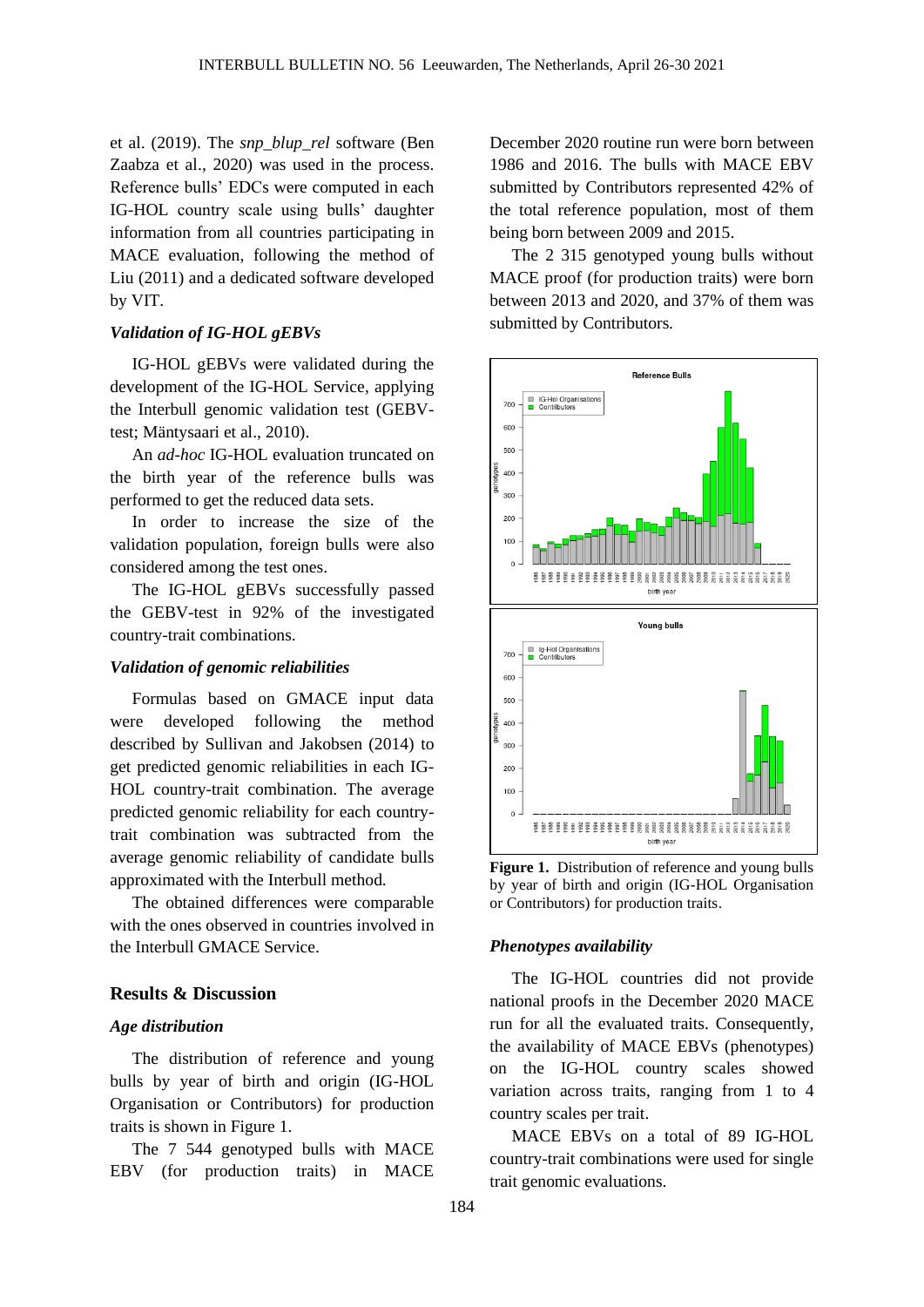#### *SNP effects*

According to the parameters used in the genomic model, SNP effects were estimated for all 45 895 SNPs retained after quality checks, and for each of the 89 country-trait combinations.

As previously reported by Jorjani et al. (2012), one of the main concerns about using MACE EBVs as input variable for genomic predictions is that it could lead to estimation of very similar SNP effects across countries.

To investigate this potential issue, descriptive statistics and correlations between SNPs effects estimated for the different countries within the same trait were investigated and the descriptive statistics summarised (by trait group) in Table 4.

**Table 4. -** Correlations between SNP effects estimated in different population scales (within trait), and differences with the across country genetic correlations used in the Interbull MACE Service.

| <b>MACE Traits</b> | avg  | min  | Max  | diff vs     |
|--------------------|------|------|------|-------------|
| Group              |      |      |      | <b>MACE</b> |
| Calving            | 0.94 | 0.94 | 0.94 | $+0.05$     |
| Conformation       | 0.91 | 0.75 | 0.99 | $+0.16$     |
| Fertility          | 0.83 | 0.83 | 0.83 | $+0.22$     |
| Longevity          | 0.77 | 0.70 | 0.84 | $+0.19$     |
| Production         | 0.88 | 0.75 | 0 97 | $+0.11$     |
| Udder Health       | 0.92 | 0.85 | 0.98 | $+0.11$     |

The average across country correlation within trait for SNP effects was 0.90, ranging from 0.70 (for direct longevity – longevity trait) to 0.99 (for teat length – conformation trait), showing that differences still exist in SNPs solutions for a trait in different populations scales.

However, comparing the SNP effects correlations to the across countries correlations used in the Interbull MACE Service evaluation for the same traits, an overall increase in the correlation intensity was observed in favour of the former. The relationship between across countries SNP effects correlations and correlations used in MACE evaluation is shown in Figure 2.



**Figure 2.** Relationship between SNP effects correlations and across country correlations used in the Interbull MACE evaluation.

## *Correlation between IG-HOL gEBVs and MACE EBVs/PAs*

As defined in the IG-HOL agreement between IG-HOL Organisations and Contributors all animals with a genotype receive a gEBV on all IG-HOL country scales for all traits having a MACE evaluation for the specific IG-HOL country-trait combination. The animals do not receive gEBVs on the Contributors' country scales.

Considering both reference sires and young bulls in all IG-HOL country-trait combinations, a total of 776 346 gEBVs were predicted in the IG-HOL December 2020 routine run.

Correlations between IG-HOL gEBVs and MACE EBVs/PAs are shown in Table 5 and 6.

**Table 5. -** Average correlations between IG-HOL gEBVs and MACE EVBs for reference bulls by IG-HOL country and traits group.

| <b>MACE</b> Traits  | IG-HOL country |      |      |      |
|---------------------|----------------|------|------|------|
| Group               | A              | В    | C    | Ð    |
| Calving             | 0.95           | 0.96 |      |      |
| Conformation        | 0.96           |      | 0.94 | 0.94 |
| Fertility           | 0.96           | 0.92 |      |      |
| Longevity           | 0.93           | 0.93 |      | 0.93 |
| Production          | 0.93           | 0.95 | 0.95 | 0.95 |
| <b>Udder Health</b> | 0.94           | 0.95 | 0.95 | 0.94 |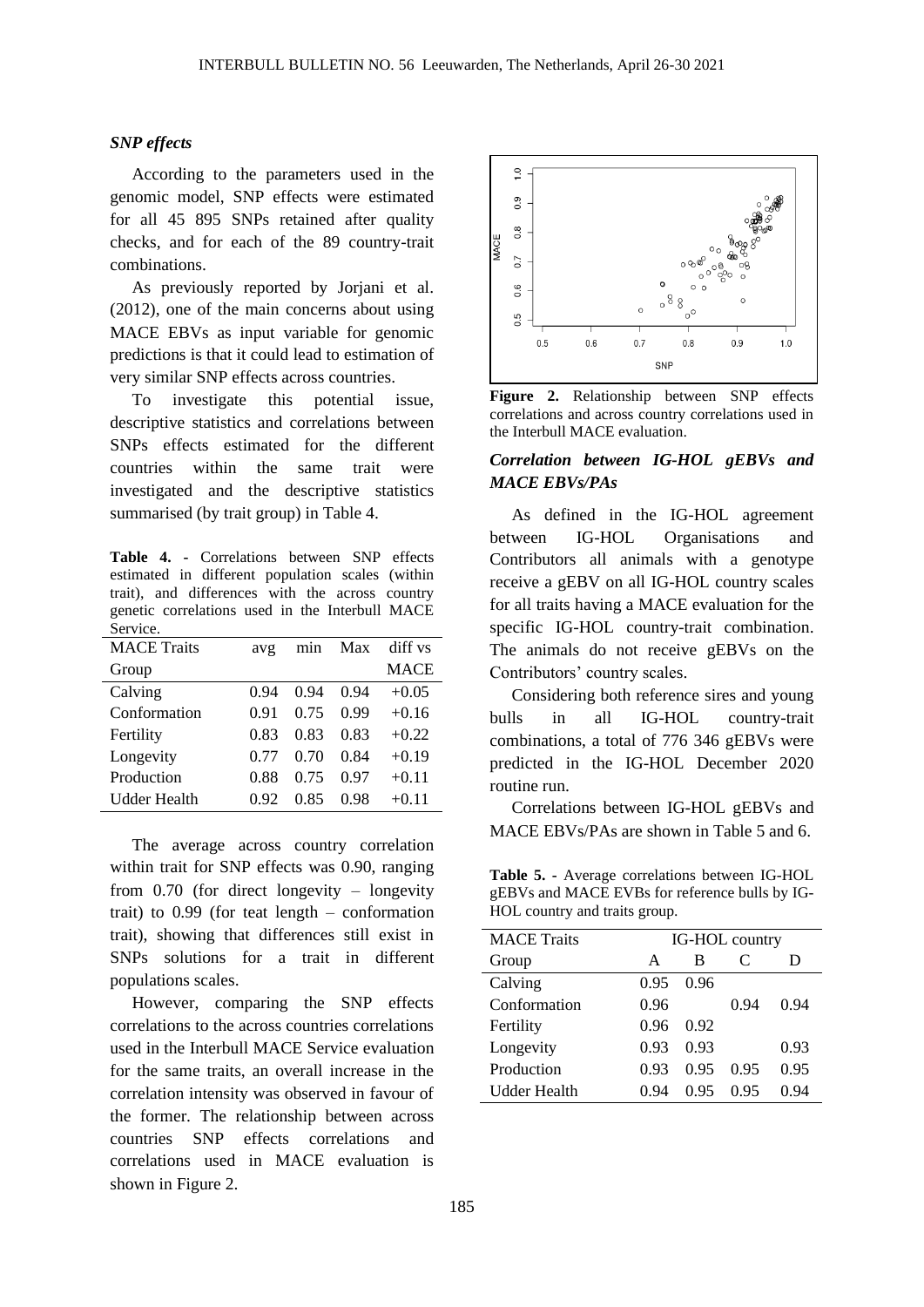| <b>MACE</b> Traits | IG-HOL country |       |      |      |
|--------------------|----------------|-------|------|------|
| Group              | A              | В     | C    |      |
| Calving            | 0.62           | 0.68  |      |      |
| Conformation       | 0.67           |       | 0.68 | 0.68 |
| Fertility          | 0.65           | 0.60  |      |      |
| Longevity          | 0.71           | 0.84  |      | 0.81 |
| Production         | 0.81           | 0.80  | 0.80 | 0.74 |
| Udder Health       |                | () 69 | 0.62 | በ 66 |

**Table 6. -** Average correlations between IG-HOL gEBVs and MACE PAs for young bulls by IG-HOL country and traits group.

As expected, for reference bulls the correlations between IG-HOL gEBVs and MACE EBVs were high in all country-trait combinations, ranging from 0.86 (for locomotion – conformation trait) to 0.98 (for stature – conformation trait).

For the young bulls, correlations between IG-HOL gEBVs and MACE PAs were lower compared to the reference bulls' ones, showing differences when moving from a pedigree based to a genomic based breeding value's prediction for animals without proven proofs. Correlations for young bulls were, on average, close to 0.70, ranging from 0.54 (for chest width – conformation trait) to 0.84 (for direct longevity – longevity trait). Young bulls' correlations between IG-HOL gEBVs and MACE PAs showed across countries consistency within traits groups.

## *Genomic reliabilities*

The use of genomic information in addition to the conventional sources (pedigree and daughter performances) led to an increase of reliability for both reference sires and young bulls, in all IG-HOL country-trait combinations.

Moving from MACE EBVs to IG-HOL gEBVs, the gain in reliability for reference sires ranged from  $+0.031$  (for stature – conformation trait) to +0.097 (rear-leg rear view – conformation trait), with an average increase across all country-trait combinations of +0.065. The trait group which benefited the most was direct longevity (conformation trait),

with an average reliability gain of  $+0.090$ . Large variation was observed in the genomic reliabilities' values comparing the different traits, which was mainly related to the different sizes of the trait specific reference population and to the traits' heritability.

Regarding young bulls, reliability gain resulting from using IG-HOL gEBVs instead of MACE PAs was, on average across traits,  $+0.220$  and ranged from  $+0.171$  (for overall feet and legs score – conformation trait) to +0.253 (for fat – production trait). As expected, the trait group for which young bulls showed the highest reliability gain was production, with an average increase across countries of +0.250, thanks to the largest reference population and the high heritability of the production traits.

# **Conclusions**

The results presented in the current manuscript show that the machinery used for the Interbull IG-BSW Service, delivered by the Interbull Centre since 2011 for genomic evaluation of the Brown Swiss breed, is adaptable to new breeds and scenarios, providing genomic selection tools to countries with small Holstein populations.

As assessed during the development of the IG-HOL Service, genotypes provided by Contributors nearly doubled the size of the reference population, therewith significantly improving the quality of the Service.

The estimated SNP effects showed to be consistent with the parameters used in the analyses and in agreement with the across countries correlations used in the Interbull MACE Service.

The IG-HOL gEBVs resulted in a more accurate prediction of animals' true breeding values compared to the MACE EBVs/PAs, as confirmed by the higher genomic reliability obtained by applying the Interbull method developed by the appointed Interbull working group.